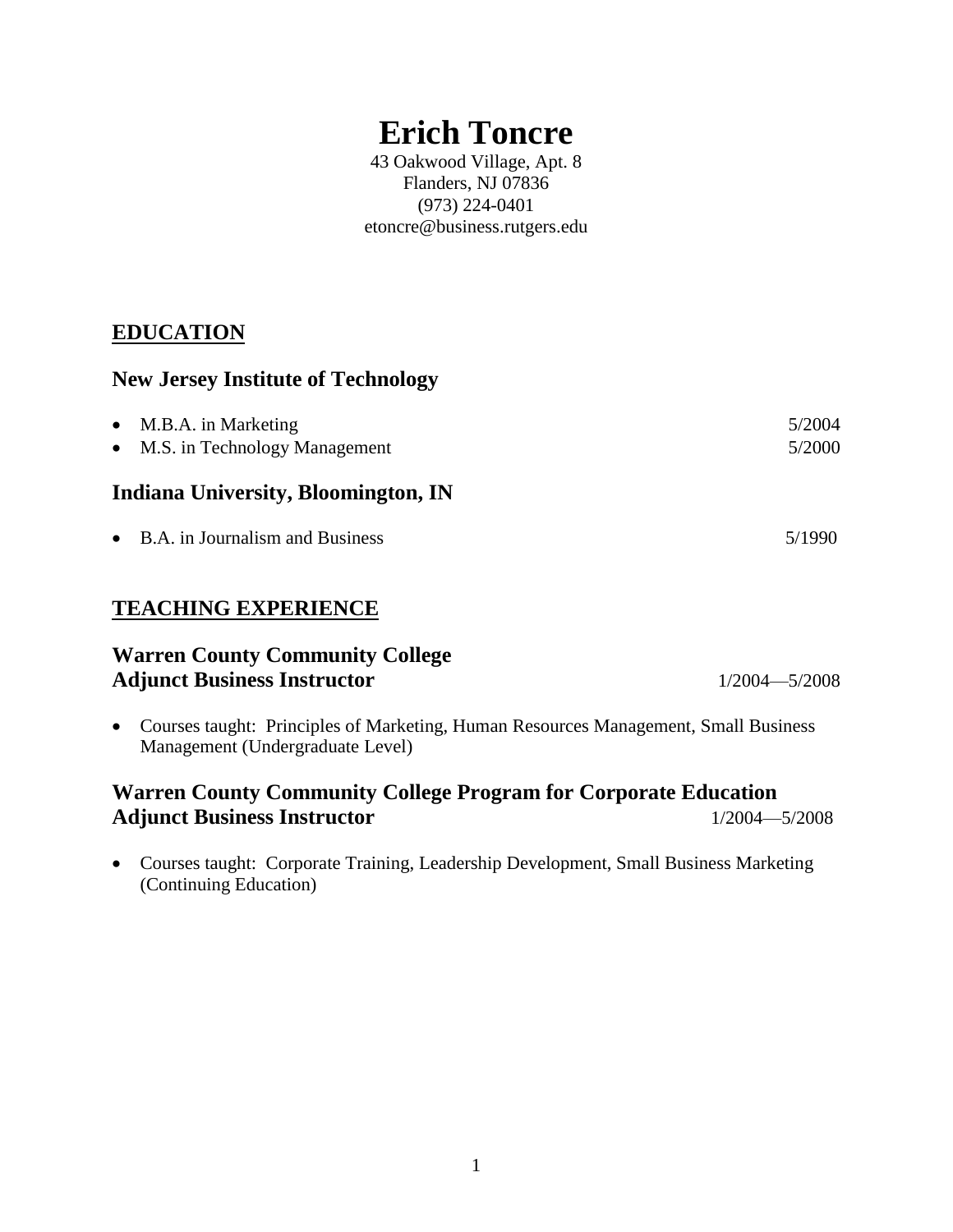#### **New Jersey Institute of Technology** Adjunct Business Instructor 9/2004—12/2008

 Courses taught: Introduction to Business and Principles of Management, Marketing Management (Undergraduate Level)

# **Centenary College** Adjunct Business Instructor 9/2006—6/2009

 Courses taught: Principles of Marketing, Marketing Management, Problems in Marketing, International Marketing, Economics and International Business (Associates, Undergraduate and MBA levels)

#### **County College of Morris** Adjunct Business Instructor 9/2006—12/2008

 Courses taught: Principles of Marketing, Principles of Management and Economics (Undergraduate Level)

# **County College of Morris Program for Corporate Education** Adjunct Business Instructor 9/2007—6/2009

Courses taught: Corporate Training and Small Business Marketing (Continuing Education)

# **Rutgers University Institute for Management and Executive Development Online Advisor/Instructor/Mentor** 12/2006—12/2008

 Coaching students in Project Management and Marketing through one-on-one coaching and dialogs and development of assignments that map the subject material to the career development needs of the students.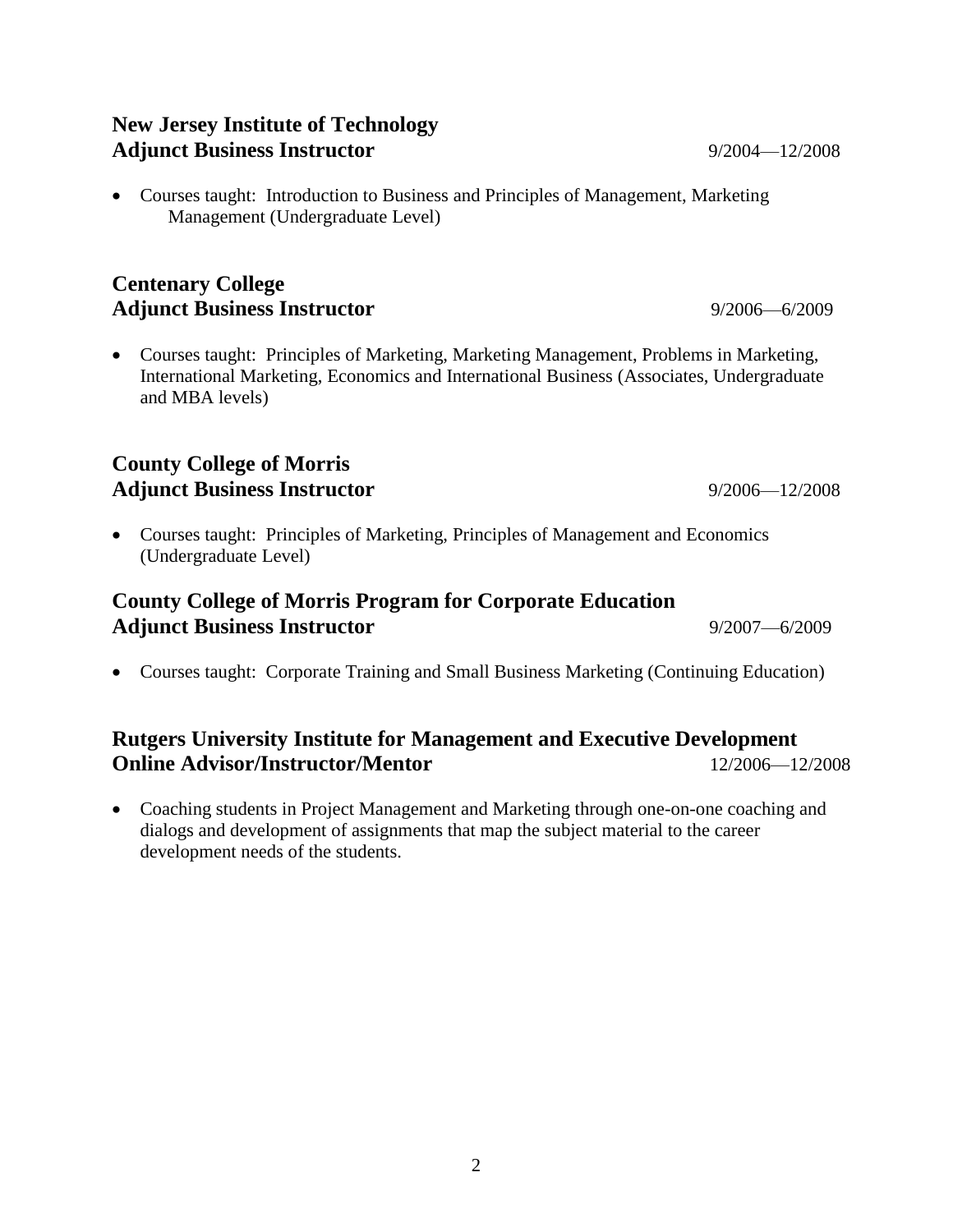## **Rutgers University Director of Marketing Education** 7/2014-present

- Assist Marketing Chair Chan Choi on several departmental activities including course scheduling, etc.
- Organize, advise marketing undergraduate and graduate students on curriculum issues and concerns.
- Organize, run the Marketing MBA Bootcamps each fall semester.
- Present at several "Meet and Greet" and Open House events to inform students about the benefits of the marketing program as well as Rutgers Business School.

# **Rutgers University Assistant Professor of Professional Practice/Advisor/Mentor** 9/2009-present

- Served as an active member of the MBA Policy Committee and serve as chair of the Newark Undergraduate Policy Committee where we passed the Business of Fashion concentration this academic year 2013-2014.
- Courses taught: Marketing Consulting, New Product Planning, Introduction to Marketing, Marketing Strategy (both Undergraduate and Graduate levels)
- Advise students about their marketing major and career plans.
- Serve as a marketing coordinator in the planning and scheduling of marketing courses at the undergraduate and MBA levels.
- Serve as the faculty advisor for both the undergraduate and MBA level marketing clubs.

## **TEACHING AWARDS**

Recipient of the "Best Marketing Professor Award" for the Rutgers Business School, New Brunswick campus for 2013-2014 academic year 4/2014

Nomination for "Best Marketing Professor Award" for the Rutgers Business School, Newark campus for 2013-2014 academic year 4/2014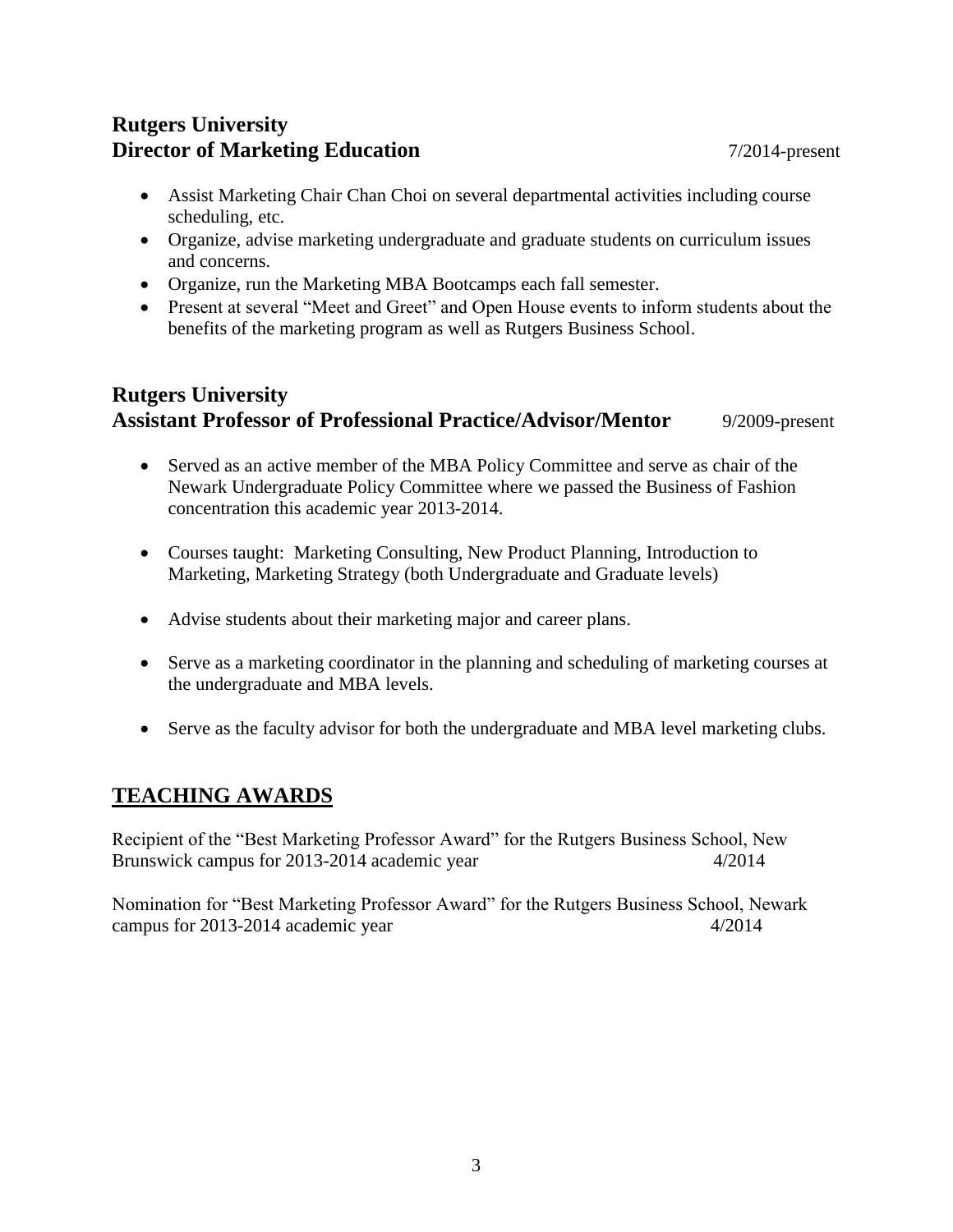#### **PROFESSIONAL EXPERIENCE**

#### **Compass Strategies Group, LLP** Partner and Management Consultant 1/2005--present

• Consult and train clients on how to choose the right business opportunities, write sound business plans, consult and train clients in marketing related areas from small businesses to Fortune level firms.

# **AT&T Sales, Training and Marketing Consultant** 3/1997—12/2004

- Improved performance of sales teams by implementing a CRM training program and designing marketing programs for small businesses to Fortune 500 customers such as Charles Schwab and JP Morgan for AT&T Teleconference Services.
- Exceeded sales quotas by selling voice and data services to Growth Market customers (500 to 1000 employee companies) as well as provide product advantages such as network quality, reliability and customer satisfaction metrics.

#### **CASE COMPETITIONS**

## **RBS Apprentice Marketing Plan Competition** 11/2015—2/2016 **Co-Organizer, Team Adviser and Judge**

 Organized and judged promotional campaigns from four student teams to generate fan interest and tickets sales for the Rutgers Women's Basketball home game when they competed against their Big Ten Rival Iowa during the 2015—2016 season. The campaigns generated the highest ticket sales and fan turnout for a home game that season.

| <b>Hudson Bread Brand Competitions</b> | $2/2017--4/2017$ |
|----------------------------------------|------------------|
| Co-Organizer, Team Adviser and Judge   | 9/2017-11/2017   |

 Organized, advised and judged two student team competitions to develop and build promotion campaigns to generate greater brand engagement for Hudson Bread in the retail sector.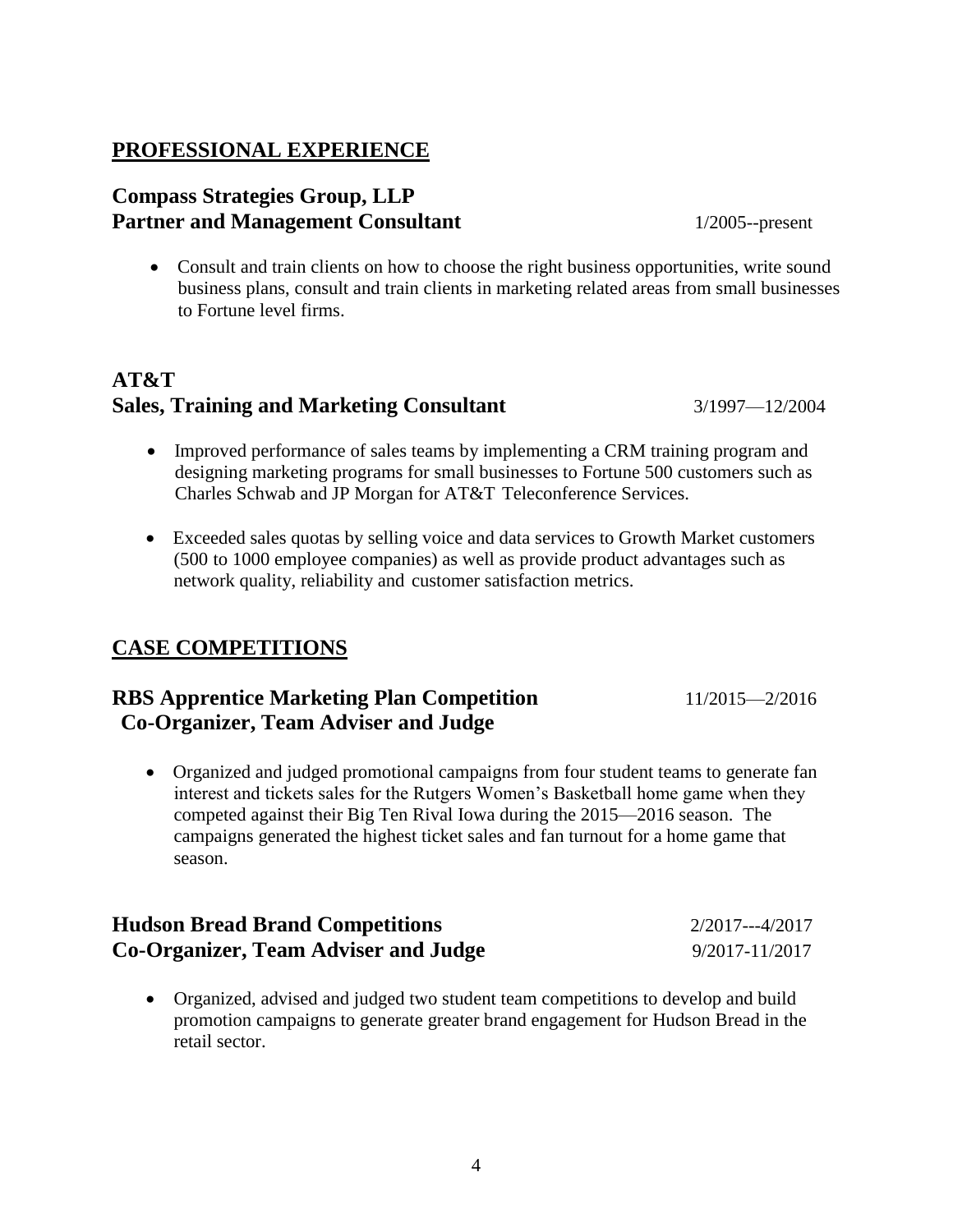## **CONSULTING**

#### **Compass Strategies Group, LLP Partner and Management Consultant** 1/2005-8/2008 (full-time)

9/2009-present (part-time)

 Consult and train clients on how to choose the right business opportunities, write sound business plans, consult and train clients in marketing related areas from small businesses to Fortune level firms.

## **PROFESSIONAL MEMBERSHIP**

#### **Product Development Management Association (NYC Chapter)** 3/2015-present **Director of Marketing**

 Manage the planning and promotional activities associated with the special programs that are scheduled throughout the year.

## **FACULTY DEVELOPMENT ACTIVITY**

#### **American Council on Education** 12/2017-present

 Enrolled in an ACUE course called Effective Teaching Practices. Expected to complete the course at the end of the spring 2018 semester.

## **DIRECTED STUDENT LEARNING—FACULTY ADVISER**

#### **Spring 2014**:

**Nina Chen (undergraduate independent study) Nature of Work Supervised:** Her study focused on public relations relationship to other marketing activities in firms and its impact on firms' brands in their respective product portfolios.

**Connie Ngo (undergraduate independent study) Nature of Work Supervised:** Her study addressed marketing strategies and marketing tactics for increasing student awareness and student participation in Rutgers campus activities.

**Danielle Merino (undergraduate independent study) Nature of Work Supervised:** Her study addressed what she learned as an e-commerce intern at Kipling, Inc.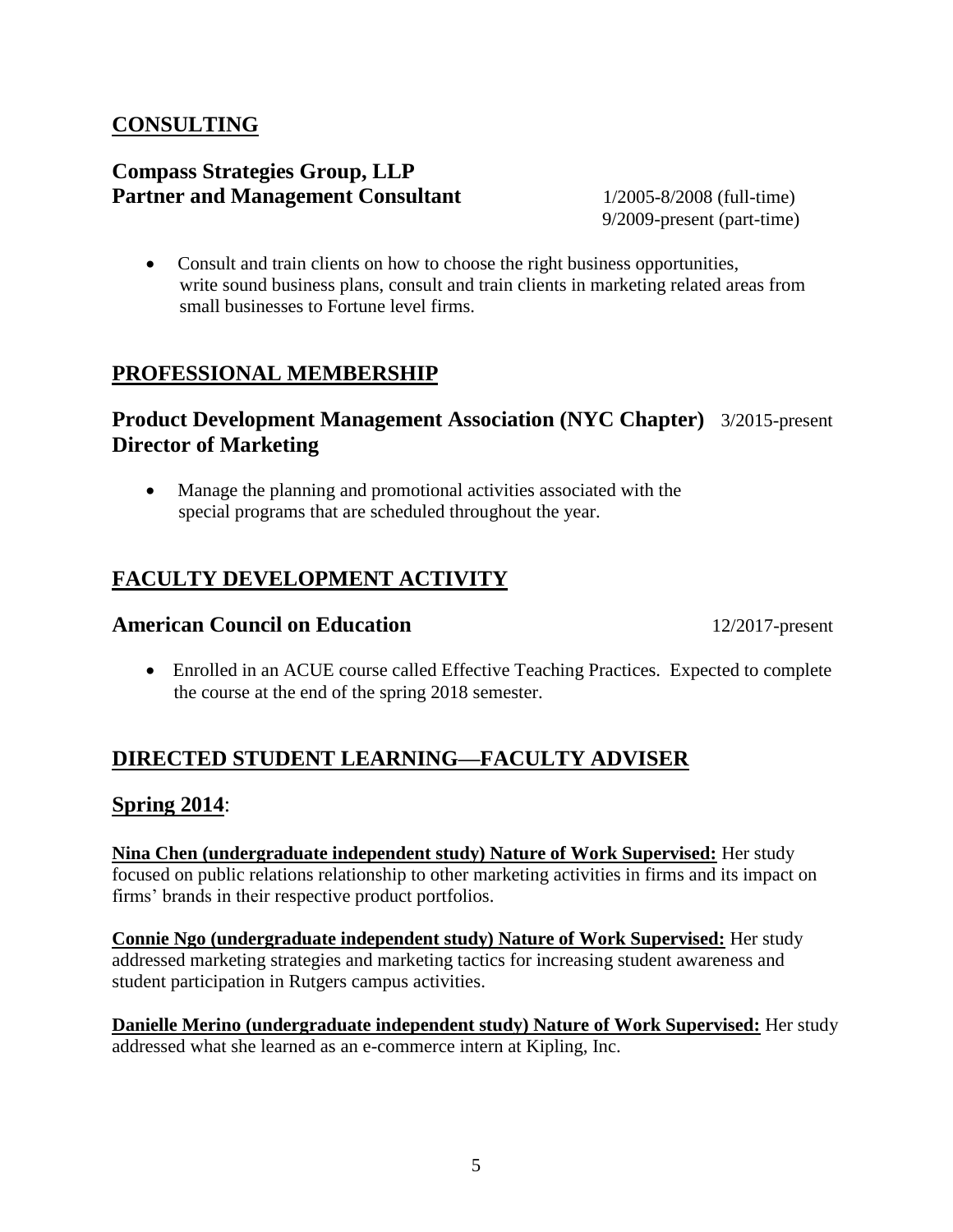**Pooja Chaudhary (undergraduate independent study) Nature of Work Supervised:** Her study addressed the opportunities and challenges facing the public relations profession. The study included a case study focus on three public relations firms.

#### **Crystal Almonte (undergraduate independent study) Nature of Work Supervised:** Her

study addressed the New Product Planning Process and applying these discipline principles to starting her own apparel business.

**Jarrett Novack (graduate independent study) Nature of Work Supervised:** His study focused on the effectiveness of traditional and non-traditional marketing techniques in the NASCAR race car business.

**Lauren Baszczewski (graduate independent study) Nature of Work Supervised:** Her study focused on the effectiveness of traditional vs. non-traditional marketing techniques in the medical device field.

# **Fall 2015**

#### **Urvi Tiwari (undergraduate honors thesis)**

**Nature of Work Supervised:** Her study provided an analysis between traditional and fast fashion approaches of fashion companies to meet customer needs and its impact on the environment.

## **Spring 2016**

**Serena Badro (undergraduate independent study—completion date: April 2016)** Crisis Management and Its Impact on Brand Management, **Nature of Work Supervised**: It is an indepth analysis of how to manage/mitigate impact of a crisis on a brand.

. **Ariel Marcus (undergraduate honors thesis—completion date: April 2016)**

**Nature of Work Supervised**: Her study on the digital marketing challenges and opportunities faced by firms in the retail, pharmaceutical and travel industries. The study included an in depth discussion of digital marketing's best practices and how firms can implement these best practices.

**Patrick Purcell (undergraduate independent study—completion date: April 2016)** Crisis Management and Its Impact on Brand Management, **Nature of Work Supervised**: It is an indepth analysis of how to manage/mitigate impact of a crisis on a brand.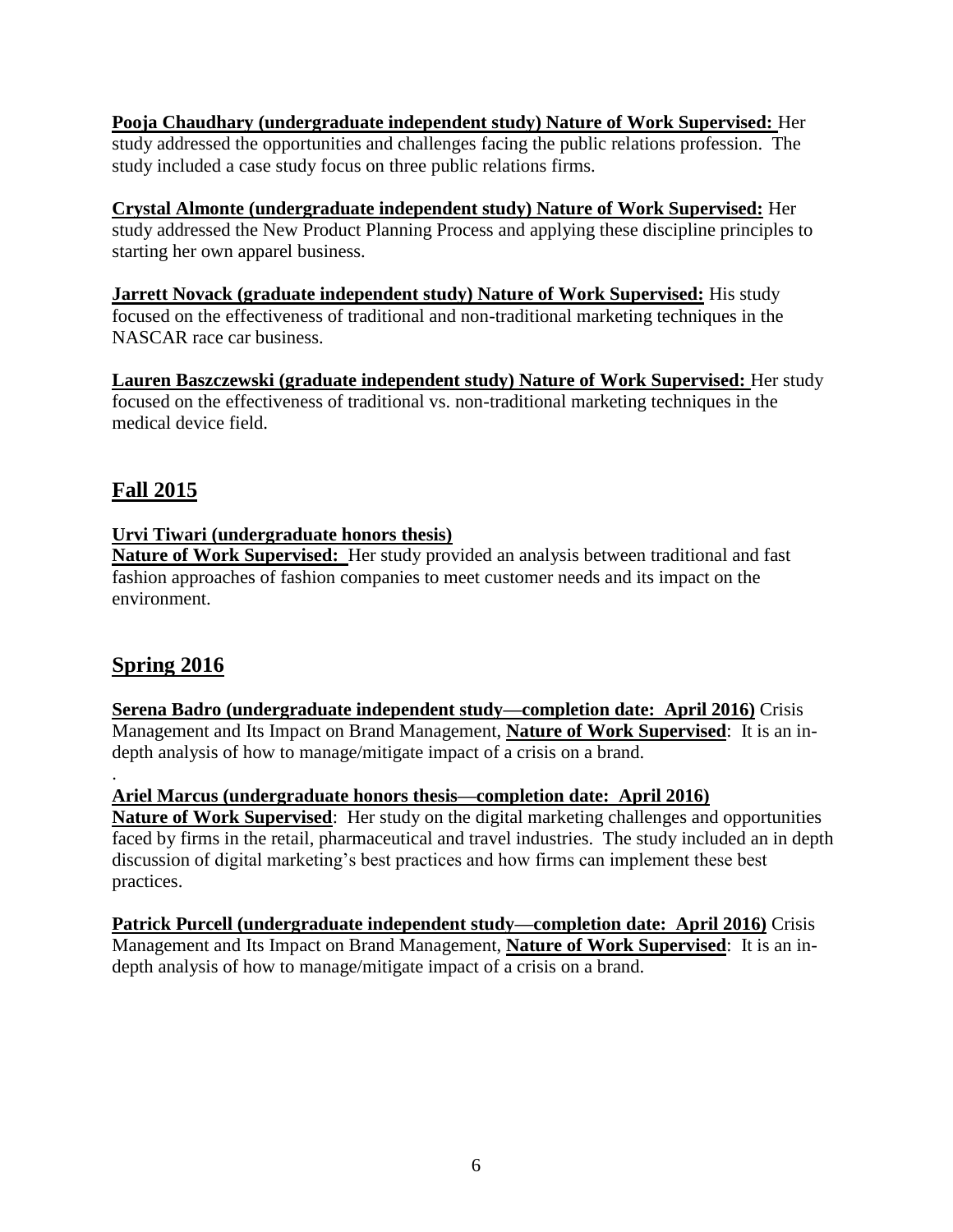#### **Spring 2017**

**Marissa Saslowsky (undergraduate independent study—completion date: April 2017)** Crisis Management and Its Impact on Brand Management, **Nature of Work Supervised:** It is an in-depth analysis of how to manage/mitigate impact of a crisis on a brand.

#### **Fall 2017**

**Dhawalkumar Balani (undergraduate independent study—completion date: October 2017)** Crisis Management and Its Impact on Brand Management, **Nature of Work Supervised:** It is an in-depth analysis of how to manage/mitigate impact of a crisis on a brand.

## **Spring 2018**

.

.

**Nadav Barack (undergraduate honors 50 page thesis—completion date: April 2018)** Crisis Management and Its Impact on Brand Management, **Nature of Work Supervised**: It is an indepth analysis of how to manage/mitigate impact of a crisis on a brand.

**Viditi Shah (graduate independent study—completion date: April 2018**) Crisis Management and Its Impact on Brand Management, **Nature of Work Supervised**: It is an in-depth analysis of how to manage/mitigate impact of a crisis on a brand.

**Evelyn Garciahernandez (undergraduate independent study—completion date: April 2018)** Crisis Management and Its Impact on Brand Management, **Nature of Work Supervised**: It is an in-depth analysis of how to manage/mitigate impact of a crisis on a brand.

**Dan Joung (undergraduate independent study—completion date: April 2018)** Crisis Management and Its Impact on Brand Management, **Nature of Work Supervised**: It is an indepth analysis of how to manage/mitigate impact of a crisis on a brand.

**Kristen Tse (undergraduate independent study—completion date: April 2018)** Crisis Management and Its Impact on Brand Management, **Nature of Work Supervised**: It is an indepth analysis of how to manage/mitigate impact of a crisis on a brand.

#### **SERVICE TO RUTGERS UNIVERSITY**

## **School of Arts and Sciences Honors Program in New Brunswick** 4/2014--present **Faculty Mentor**

Advise honors students interested in the marketing field.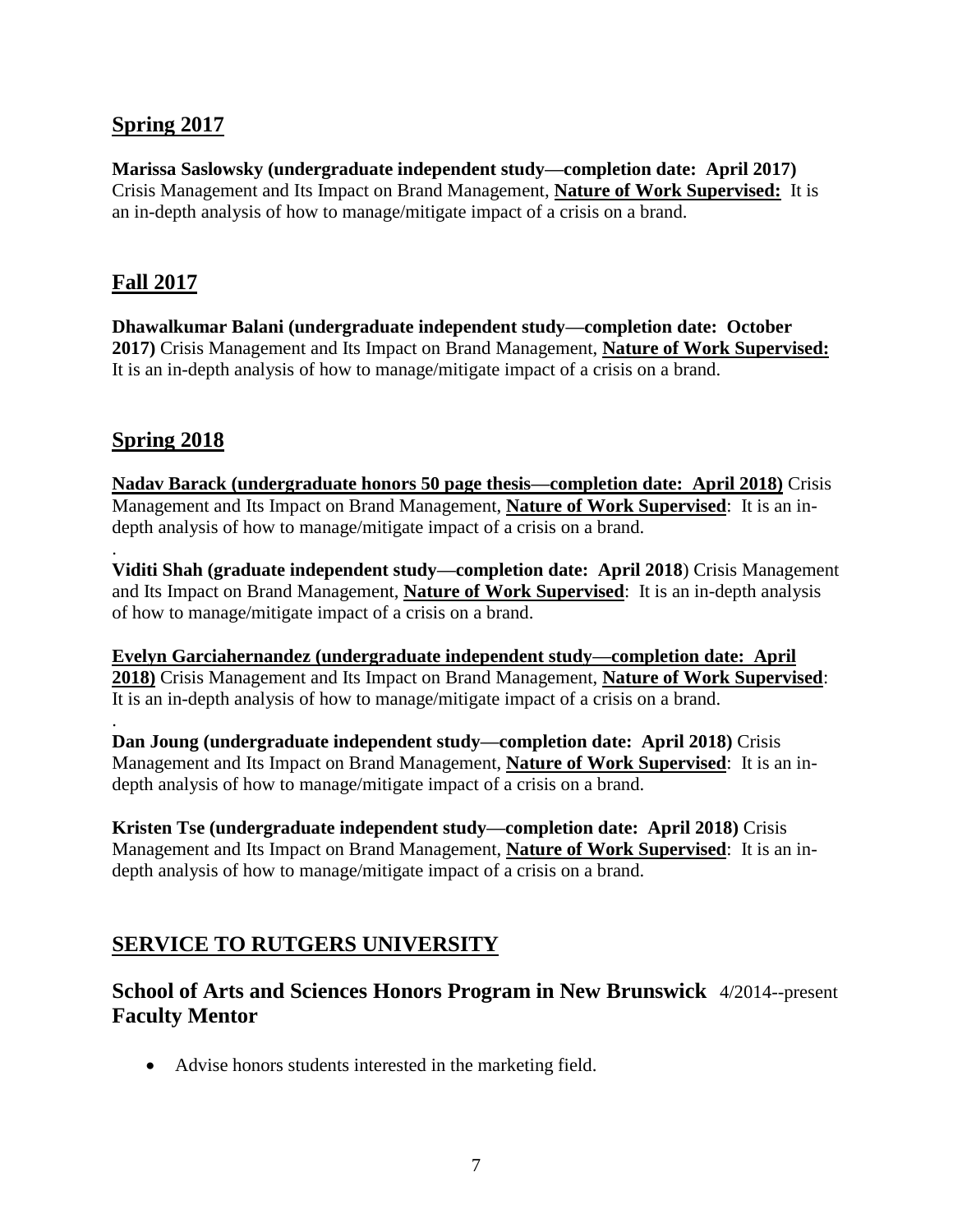#### **SERVICE TO RUTGERS BUSINESS SCHOOL**

#### **Newark Undergraduate Policy Committee Chairman** 9/2014—5/2015

 Accomplishments with the committee include: passage of the Business of Fashion minor and concentration, refining the AACSB learning goals and passage of the Real Estate minor and concentration.

#### **MBA Policy Committee** 9/2014—5/2015 **Committee Member**

 Accomplishments include refining the graduate learning goals, discussion and implementing ideas for the improvement of the RBS experience for our full-time and part-time graduate students and the discussion of rankings and how to improve our position in the rankings.

| <b>New Brunswick Undergraduate Policy Committee</b> | $9/2014 - 5/2015$ . |
|-----------------------------------------------------|---------------------|
| <b>Committee Member</b>                             | $9/2017$ -present   |

 Accomplishments include passage of course curriculum updates for the Supply Chain department and refining of the AACSB learning goals.

#### **AACSB Assessment Committee Marketing Department Member** 9/2014-present

 Participate as a member on the AACSB Assessment Committee which is tasked with the responsibility for evaluating the business knowledge attained by our business students in the undergraduate and graduate programs and make recommendations for areas of improvement.

#### **Rutgers Association for Marketing and Strategy** 9/2014—present **Faculty Adviser**

Advise MBA club members and help organize club events during the academic year.

9/2015—5/2016